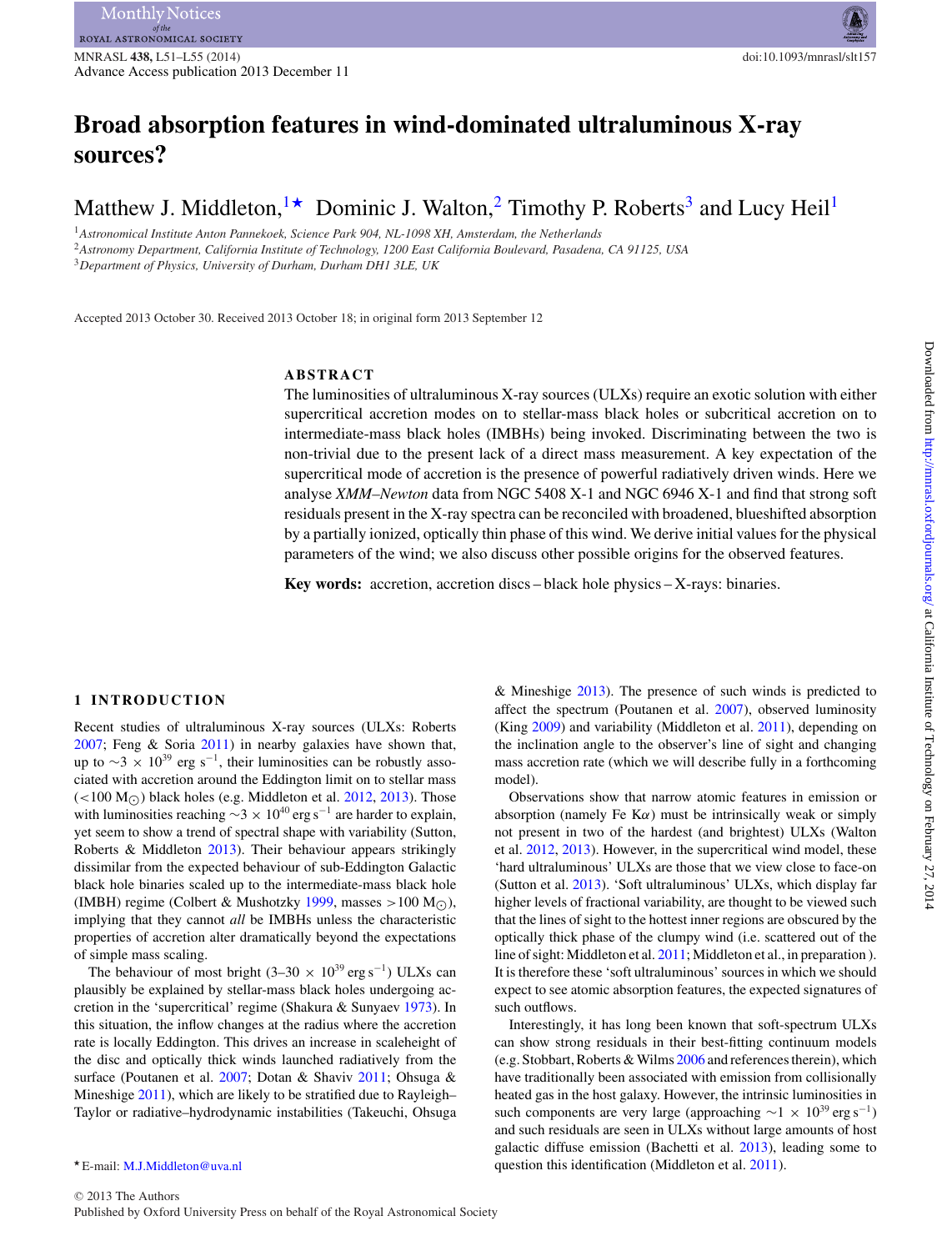Here we investigate whether absorption in the wind can account for the spectral residuals in this subset of ULXs by studying two of the brightest members of the population.

#### **2 WIND -DOMINATED ULXS**

The most variable ULXs detected are NGC 5408 X-1 (Heil, Vaughan & Roberts [2009;](#page-4-17) Middleton et al. [2011;](#page-4-12) Pasham & Strohmayer 2012) and NGC 6946 X-1 (Rao, Feng & Kaaret [2010\)](#page-4-18), both with energy-integrated fractional excess variances over intra-observation time-scales of >20 per cent (and up to  $\sim$ 60 per cent). Both sources are also known to harbour quasi-periodic oscillations (QPOs), although determining the mass based on association with those QPOs seen in black hole binaries (BHBs; e.g. Strohmayer & Mushotzky [2009\)](#page-4-19) has proven non-trivial (Middleton et al. [2011;](#page-4-12) Pasham & Strohmayer 2012).

The evolution of NGC 5408 X-1 over six deep *XMM–Newton* observations (spanning several years) has been well studied by Pasham & Strohmayer (2012), who found very little change in the X-ray spectra (although significant changes were found in the variability power spectra). The X-ray spectra show a strong soft thermal component, peaking below 1 keV with a tail of emission rolling over at 3–4 keV (such a break appears almost ubiquitously in high-quality *XMM–Newton* ULX data: Gladstone, Roberts & Done [2009,](#page-4-20) now confirmed by the Nuclear Spectroscopic Telescope Array (*NuSTAR*: Bachetti et al. [2013\)](#page-4-16)). In the supercritical framework, the soft emission is from the wind (and photosphere), with the hard emission originating in a heavily distorted inner accretion disc (Poutanen et al. [2007\)](#page-4-7). In addition to models describing the continuum, past studies have highlighted the need for an extra component to account for spectral residuals below 2 keV (e.g. Strohmayer & Mushotzky [2009\)](#page-4-19). Should these be associated with a collisionally excited plasma (emitting as a brehmsstrahlung spectrum with overlaid emission lines) then the integrated luminosity is found to approach  $\sim$ 1 × 10<sup>39</sup> erg s<sup>-1</sup>. This is considerably brighter than predicted for the star-formation-related diffuse emission of the *entire* galaxy, inferred to be  $\sim$ 3 × 10<sup>37</sup> erg s<sup>-1</sup> (see Dale et al. [2005;](#page-4-21) Calzetti et al. [2007;](#page-4-22) Mineo, Gilfanov & Sunyaev [2012\)](#page-4-23).

Middleton et al. [\(2011\)](#page-4-12) proposed that the large amplitudes of root-mean-square errors (rms) and trend of fractional variability with energy seen in NGC 5408 X-1 could both be explained by optically thick, clumpy material in the wind obscuring sight lines to the inner disc (e.g. Takeuchi et al. [2013\)](#page-4-10). In this scenario, both the spectra and variability can be explained by supercritical accretion and are heavily influenced by the wind. NGC 6946 X-1 is not as well-studied as NGC 5408 X-1; however, Rao et al. [\(2010\)](#page-4-18) have shown it to have both a similar X-ray spectrum and similar (in fact larger) amplitudes of rms variability on the same time-scales. Given the close association of variability and spectral behaviour in accreting sources (e.g. Muñoz-Darias, Motta & Belloni [2011\)](#page-4-24), it is quite reasonable to assume both sources could be 'wind-dominated' ULXs.

#### **3 SPECTRAL MODELLING**

We reprocessed the six *XMM–Newton* [European Photon Imaging Camera (EPIC) MOS and PN] archival data sets of NGC 5408 X-1 (acquired from the High Energy Astrophysics Science Archive Research Center  $(HEASARC)^1$  and the latest (proprietary) observation of NGC 6946 X-1 using the Science Analysis Software version 12

<span id="page-1-0"></span>**Table 1.** ULX observational information.

| ULX          | <b>OBSID</b> | Obs. date        | Good time<br>(ks) |  |
|--------------|--------------|------------------|-------------------|--|
| NGC 5408 X-1 | 0302900101   | $2006 - 01 - 13$ | 85.4              |  |
|              | 0500750101   | $2008 - 01 - 13$ | 28.6              |  |
|              | 0653380201   | 2010-07-17       | 71.8              |  |
|              | 0653380301   | 2010-07-19       | 88.2              |  |
|              | 0653380401   | $2011 - 01 - 26$ | 73.4              |  |
|              | 0653380501   | $2011 - 01 - 28$ | 69.2              |  |
| NGC 6946 X-1 | 0691570101   | $2012 - 10 - 21$ | 81.1              |  |
|              |              |                  |                   |  |

*Notes.* Columns denote *XMM–Newton* observation identifier, date of exposure and PN spectral exposure (after accounting for background flares and dead time) for each observation studied.

(SAS 12) and up-to-date current calibration files (see Table [1](#page-1-0) for details). We followed standard extraction procedures and filtered for soft proton flaring in the full-field, high-energy (10–15 keV) background, extracting good time intervals (GTI). As the PN has the highest response to these events, we used the PN GTI as input in extracting spectra using XSELECT, confirming that this removes all flares in the equivalent MOS light curves. We selected  $\geq$  30 arcsec radius source and background regions, with the latter selected to be on the same chip, free from sources and away from the readout direction of bright sources. The observation identifiers (OBSIDs), observation dates and useful exposures are given in Table [1.](#page-1-0) Given that the spectra of NGC 5408 X-1 do not change by a large amount at soft energies where the residuals are seen, we combined the MOS (1 and 2 separately) and PN data sets using ADDASCASPEC. However, as the spectrum of NGC 6946 X-1 changes markedly compared with earlier, shorter observations, we focus our analysis only on the latest, deep observation.

Initially, we proceeded to model the continuum for each source in order to identify and study the residuals. To this end we used a suitable convolved model in XSPEC (Arnaud [1996\)](#page-4-25) representative of emission from the outer wind (DISKBB) and emission from the inner hot disc (NTHCOMP: Życki, Done & Smith [1999\)](#page-4-26). The Compton component gives us the additional freedom to account for any putative Compton downscattering in the wind (Titarchuk & Shrader [2005\)](#page-4-27) that may act to distort the hot disc profile, extending it to lower energies (Middleton et al., in preparation ). We set the input seed photon temperature to be that of the lower temperature wind to ensure correct energy balance in the event of scattering and prevent further rollover at energies out of the bandpass (consistent with this model of accretion: Poutanen et al. [2007,](#page-4-7) recently confirmed in *NuSTAR* observations by Bachetti et al. [2013\)](#page-4-16). We included absorption by neutral interstellar medium material (TBABS) with appropriate abundances (Wilms, Allen & McCray [2000\)](#page-4-28) and lower limit set to the Galactic line-of-sight column density (NGC 5408:  $6.0 \times 10^{20}$  cm<sup>-2</sup> and NGC 6946:  $2.1 \times 10^{21}$  cm<sup>-2</sup>; Dickey & Lockman [1990\)](#page-4-29). As is standard practice, we also included a constant component to account for differences between detector responses (usually <10 per cent from unity except in the case of NGC 6946 X-1 MOS1, where a dead column across the source affected the spectrum).

The results of the spectral fitting are given in Table [2](#page-2-0) and plotted in Fig. [1.](#page-2-1) We confirm the presence of strong residuals in both NGC 5408 X-1 and NGC 6946 X-1 MOS and PN spectra. Following previous analyses of such residuals (e.g. Stobbart et al. [2006\)](#page-4-15), we can model these as emission by a thermal plasma (APEC: Smith et al. [2001\)](#page-4-30). Such models are sensitive to the heavy metal abundance; however, this is uncertain in these sources; whilst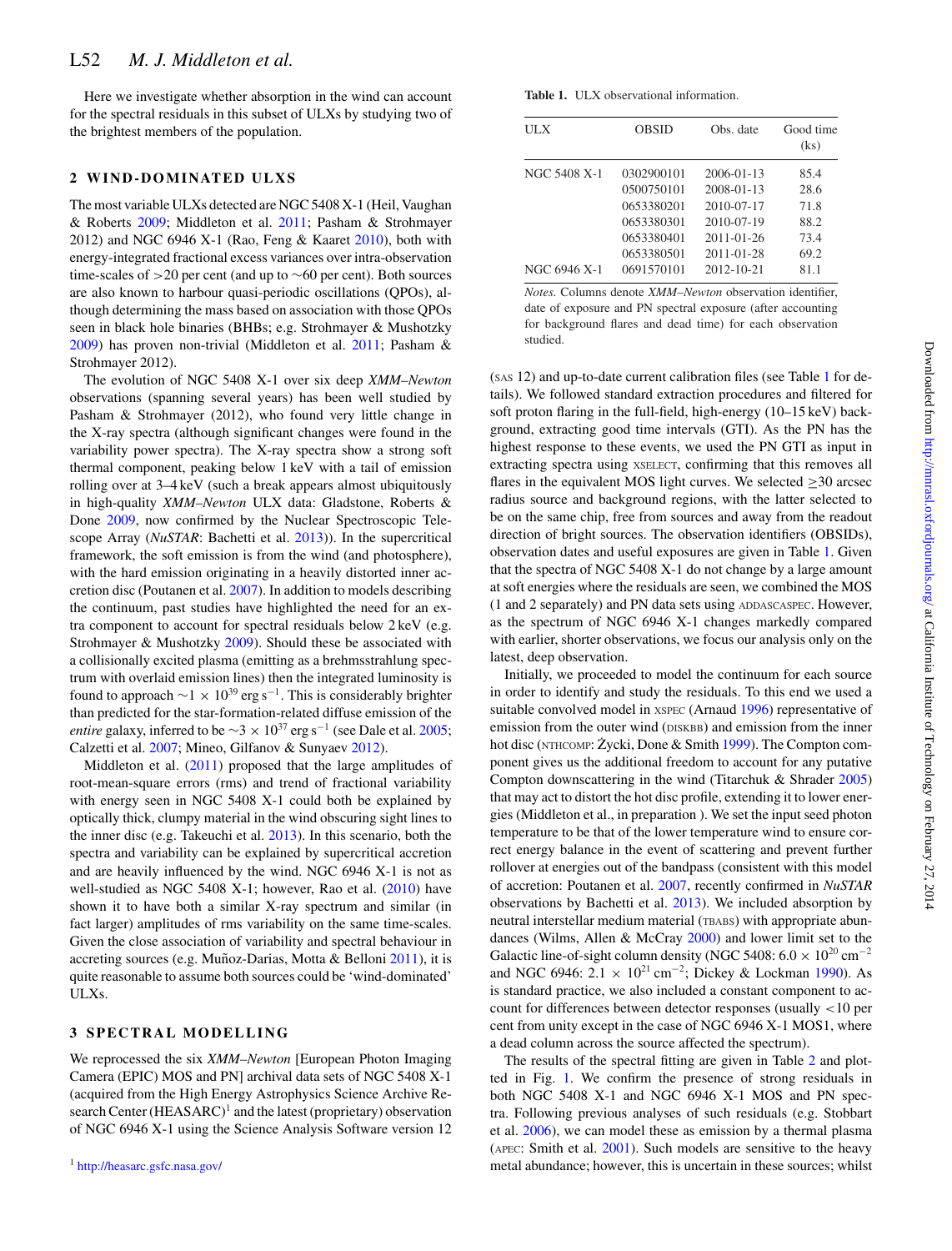<span id="page-2-0"></span>Table 2. XSPEC model best-fitting parameters.

|                      |                                                |                                                |                           | TBABS*(DISKBB+NTHCOMP)                    |                                   |                                           |                        |                      |
|----------------------|------------------------------------------------|------------------------------------------------|---------------------------|-------------------------------------------|-----------------------------------|-------------------------------------------|------------------------|----------------------|
| <b>ULX</b>           | $N_{\rm H}$                                    | $kT_{\rm d}$                                   |                           | $\Gamma$                                  |                                   | $kT_{\rm e}$                              |                        | $\chi^2$             |
| 5408 X-1<br>6946 X-1 | $0.092 \pm 0.003$<br>$0.304_{-0.020}^{+0.021}$ | $0.193 \pm 0.003$<br>$0.232_{-0.014}^{+0.015}$ |                           | $1.65^{+0.12}_{-0.10}$<br>$1.96 \pm 0.11$ |                                   | $2.25 \pm 0.04$<br>$1.63_{-0.20}^{+0.31}$ |                        | 2522/1663<br>944/835 |
|                      |                                                |                                                |                           | TBABS*TBVARABS*(APEC+DISKBB+NTHCOMP)      |                                   |                                           |                        |                      |
| <b>ULX</b>           | $N_{\rm H}$                                    | $kT_{\text{apec}}$                             | $kT_{\rm d}$              | $\Gamma$                                  |                                   | $kT_{\rm e}$                              |                        | $\chi^2$             |
| 5408 X-1             | $0.052_{ -0.008}^{ +0.009}$                    | $1.01 \pm 0.03$                                | $0.152 \pm 0.008$         | $2.36 \pm 0.06$                           |                                   | $2.09_{-0.29}^{+0.48}$                    |                        | 1860/1661            |
| 5408 X-1             | $0.049 \pm 0.004$                              | $1.02 \pm 0.02$                                | $0.156 \pm 0.004$         | $2.36 \pm 0.03$                           |                                   | $2.03_{-0.16}^{+0.21}$                    |                        | 1894/1661            |
| 6946 X-1             | $0.028 + 0.023$ <sub>-0.021</sub>              | $1.14^{+0.07}_{-0.11}$                         | $0.237 \pm 0.024$         | $1.98_{\,-0.12}^{\,+0.11}$                |                                   | $1.76^{+0.41}_{-0.25}$                    |                        | 788/833              |
| 6946 X-1             | $0.039 + 0.028$ <sub>-0.025</sub>              | $1.14^{+0.07}_{-0.09}$                         | $0.225_{-0.025}^{+0.027}$ | $2.00_{\,-0.12}^{\,+0.11}$                |                                   | $1.81^{+0.45}_{-0.27}$                    |                        | 785/833              |
|                      |                                                |                                                |                           | TBABS*TBVARABS*XSTAR*(DISKBB+NTHCOMP)     |                                   |                                           |                        |                      |
| <b>ULX</b>           | $N_{\rm H}$                                    | wind $N_{\rm H}$                               | $log\xi$                  | Z.                                        | $kT_d$                            | $\Gamma$                                  | $kT_e$                 | $\chi^2$             |
| 5408 X-1             | $0.028 \pm 0.005$                              | $19.8^{+23.9}_{-5.8}$                          | $3.44^{+0.14}_{-0.10}$    | $-0.12 \pm 0.01$                          | $0.208 \pm 0.007$                 | $2.29 \pm 0.08$                           | $1.76^{+0.36}_{-0.23}$ | 1997/1660            |
| 5408 X-1             | $0.028 \pm 0.003$                              | $6.4^{+8.3}_{-1.5}$                            | $3.18^{+0.05}_{-0.07}$    | $-0.12 \pm 0.01$                          | $0.206 \pm 0.004$                 | $2.29_{ -0.05}^{ +0.04}$                  | $1.73^{+0.16}_{-0.13}$ | 1985/1660            |
| 6946 X-1             | $0.115_{\ -0.022}^{\ +0.014}$                  | $100.0$ ( $> 55.2$ )                           | $3.69^{+0.02}_{-0.11}$    | $-0.13_{ -0.02}^{ +0.01}$                 | $0.237 + 0.019$ <sub>-0.009</sub> | $2.05_{\,-0.14}^{\,+0.12}$                | $1.95^{+0.57}_{-0.40}$ | 863/832              |
| 6946 X-1             | $0.132 + 0.034$ <sub>-0.021</sub>              | $41.9^{+4.2}_{-1.11}$                          | $3.52^{+0.17}_{-0.06}$    | $-0.13 \pm 0.01$                          | $0.218 + 0.015$ <sub>-0.021</sub> | $2.12_{ -0.12}^{ +0.16}$                  | $2.14^{+2.73}_{-0.46}$ | 838/832              |

<span id="page-2-1"></span>*Notes*. Units of *N*H are 10<sup>22</sup> cm<sup>-2</sup> and temperatures (seed photons: *kT*<sub>d</sub> and electron plasma: *kT*<sub>e</sub>) are quoted in keV. *Top*: Best-fitting model parameters (and 90 per cent errors) for the continuum model. *Middle:* model parameters when including thermal plasma emission with variable abundances (0.5  $Z<sub>O</sub>$  top and  $Z<sub>O</sub>$  bottom).*Bottom:* model parameters when including absorption in a wind with a velocity dispersion of 0.1*c* and outflow velocity of *zc*, with  $0.5 Z_{\odot}$  and  $Z_{\odot}$  (top and bottom sets of values in each case).



**Figure 1.** *Left:* (a) best-fitting continuum model (DISKBB: red dashed line; NTHCOMP: blue dashed line) to the combined data for NGC 5408 X-1 (PN: black; MOS1: blue; MOS2: green) with model parameters given in Table [2.](#page-2-0) Residuals to the fit are shown in the panel below and clearly show an excess at 1 keV. (b) Best-fitting model incorporating a partially ionized, optically thin wind (see Table [2](#page-2-0) for best-fitting parameters), in this case with  $0.5 Z<sub>O</sub>$ . The residuals have been substantially reduced. *Right:* as for left panels, with data of NGC 6946 X-1 and best-fitting models. Note that the MOS1 data are lower due to the source region being affected by a dead column.

observations of the NGC 5408 X-1 environment (Mendes de Oliveria et al. [2006\)](#page-4-31) imply subsolar abundance, X-ray spectral fitting (Winter, Mushotzky & Reynolds [2007\)](#page-4-32) measures abundances closer to solar (there are no equivalent constraints for NGC 6946 X-1, although the galactic metallicity is  $\sim$  solar: Moustakas et al. [2010\)](#page-4-33). To account for these uncertainties, we tested abundances set at  $0.5 Z_{\odot}$  and  $Z_{\odot}$ . In order to be fully consistent, we included a second, variable abundance absorption column (TBVARABS) where we fixed the heavy metals (above He) to the abundance in the APEC component, redshift to zero and the column density of the TBABS component to its Galactic value. The model fitting (Table [2\)](#page-2-0) gives thermal plasma luminosities of 3.9–5.3 (NGC 5408 X-1) and 2.8– 5.6 × 10<sup>38</sup> erg s<sup>-1</sup> (NGC 6946 X-1) for Z<sub>⊙</sub> and 0.5 Z<sub>⊙</sub>, far greater than the inferred diffuse luminosity of either galaxy (Dale et al. [2005;](#page-4-21) Mineo et al. [2012\)](#page-4-23) given the ratio of the extraction region area to the projected galaxy area:  $\sim$ 1 × 10<sup>37</sup> erg s<sup>-1</sup>.

Should the residuals instead be the result of absorption in the line of sight by an outflowing, optically thin phase of a supercritical wind, then by making some basic assumptions we can model these features using a table made with XSTAR2XSPEC (Kallman & Bautista [2001\)](#page-4-34). Based on the simulations of Takeuchi et al. [\(2013\)](#page-4-10), we may expect wind element sizes of ∼10*R*s. If we (naively)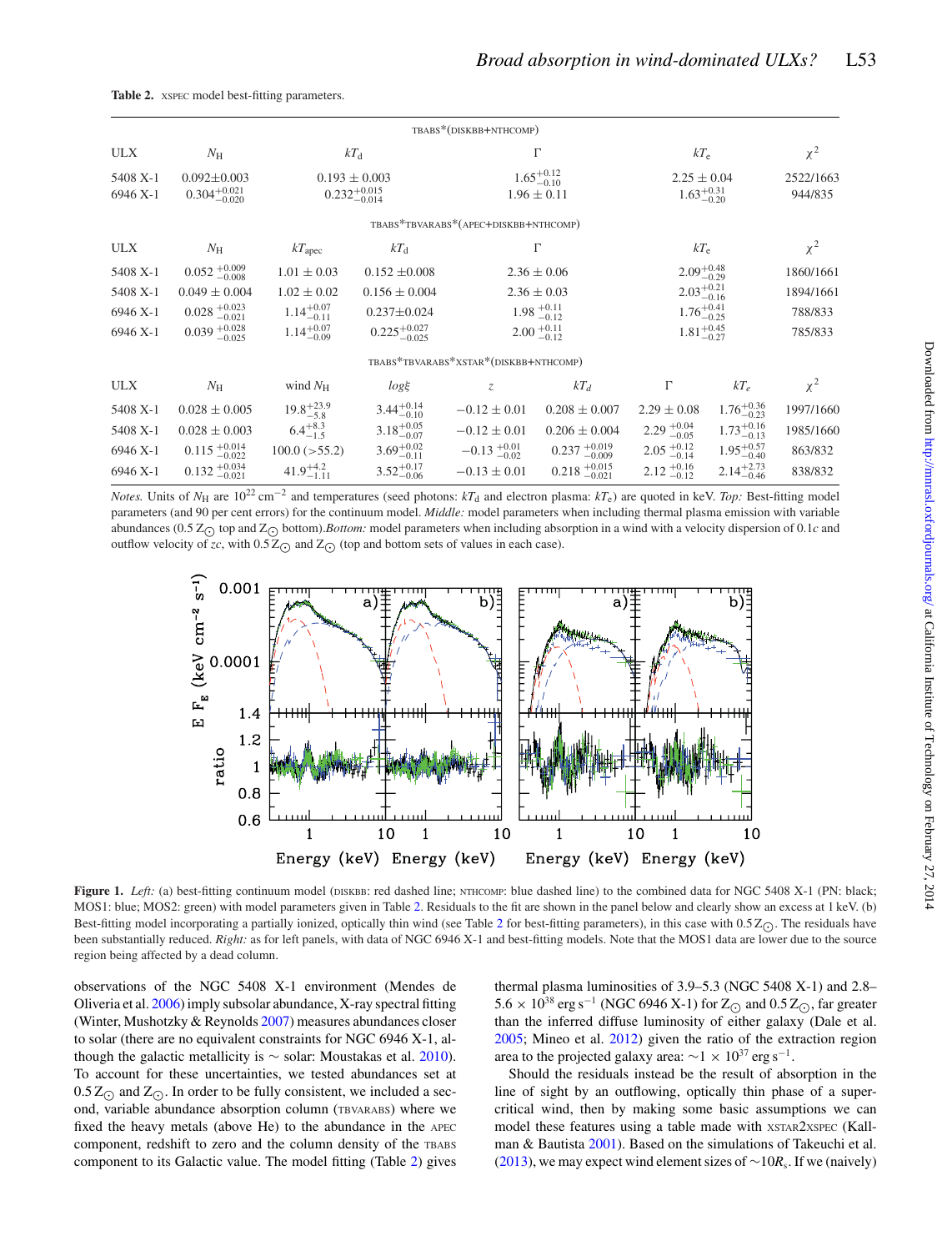assume that the column density of winds in BHBs when extremely bright ( $\sim$ 10<sup>24</sup> cm<sup>-2</sup>, e.g. Revnivtsev et al. [2002\)](#page-4-35) is of the order of what we might expect to see in ULXs, then this places an upper limit on the particle density of  $10^{17}$  cm<sup>-3</sup>. As this upper limit gives a Thompson scattering optical depth ≤1 at these columns, we are satisfied that this is an appropriate, albeit crude, value to use in this initial modelling. We used the best-fitting de-absorbed model to the continuum to provide the input ionizing flux and produced four grids per source, stepping between  $\log \xi$  of 3 and 4 in five linear steps and column densities of  $1 \times 10^{22}$  and  $1 \times 10^{24}$  (limited so that the optical depth is less than unity) in eight logarithmic steps. As we do not know the velocity dispersion a priori, we set the turbulent velocity (as a proxy for velocity dispersion) in the wind to be 0.01*c* and 0.1*c* (the predicted outflow velocity is an obvious upper limit: Takeuchi et al. [2013\)](#page-4-10) and produced grids at  $0.5 Z_{\odot}$  and  $Z_{\odot}$ . In all grids we set the covering fraction to be unity as a limiting case. Fitting the resulting grids with the continuum (again using TBVARABS with matching abundances) in XSPEC, we find the larger velocity dispersion of 0.1*c* to be statistically favoured (by  $\Delta \chi^2 > 50$ ). Whilst including smeared absorption yields a highly significant improvement in  $\Delta \chi^2$  from the continuum model (Table [2\)](#page-2-0), this is evidently not as great as that obtained by including a thermal plasma (in both cases the fit quality remains poor for NGC 5408 X-1). However, we attribute this (and the spectral residuals in Fig. [1\)](#page-2-1) to the simplicity of our model; it only accounts for a single phase of the absorber (we do not fit multiple grids to avoid compounding caveats), yet there are likely to be multiple phases of differing densities (Takeuchi et al. [2013\)](#page-4-10).

At the relatively high ionization states inferred for the wind, H and He have no effective opacity and do not affect the shape of the spectrum. As a result, the different abundances in the grids are somewhat balanced by column density and ionization state. Although we cannot be certain of the correct abundance at this time, we can use both best-fitting models (the parameters of which are given in Table [2\)](#page-2-0) to determine the likely range of parameters for the wind. Given the particle density and range of  $\log \xi$ , we can obtain a rough estimate for the location of the material relative to the central illuminating source. This explicitly assumes that the wind is exposed to the same de-absorbed, 0.3–10 keV X-ray luminosities that we observe: 7.7 and 7.6  $\times$  10<sup>39</sup> erg s<sup>-1</sup> for NGC 5408 X-1 and NGC 6946 X-1 respectively (determined by integrating below the continuum model in Table [2\)](#page-2-0). Following Tarter, Tucker & Salpeter (1969):  $R \geq \sqrt{L_x/(\xi n_e)}$ , we find  $R > 5200R_g$  and  $>3400R_g$  for a  $10-M<sub>\odot</sub>$  BH and for each source respectively (with the aforementioned caveats).

Using equation (1) of Ponti et al. [\(2012\)](#page-4-36), we can obtain a crude estimate for the mass outflow rate in this phase of the wind:

$$
\dot{M}_{\rm w} = 4\pi m_{\rm p} v_{\rm out} \frac{L_{\rm x}}{\xi} \frac{\Omega}{4\pi},\tag{1}
$$

where  $\Omega$  is the covering fraction of the wind,  $m_p$  is the proton mass and  $v_{\text{out}}$  is the outflow velocity. We can also estimate the mass inflow rate through the inner radius using the relations of Poutanen et al. [\(2007\)](#page-4-7):

$$
\dot{M}_{\rm o} = M_{\rm BH}^{-1/2} \left( \frac{1.5 f_{\rm c}}{T_{\rm c, sph} \text{[keV]}} \right)^2, \tag{2}
$$

$$
\dot{M}_{\rm in} \approx \frac{\dot{M}_{\rm o}(1-a)}{1-a\left(\frac{2}{5}\dot{M}_{\rm o}\right)^{-1/2}},\tag{3}
$$

where  $\dot{M}_{0}$  is the local mass accretion rate (in Eddington units),  $T_{\rm c, sph}$  is the temperature at the wind spherization radius,  $R_{\rm sph}$ ,  $f_{\rm c}$ (the colour temperature correction due to Compton scattering) is assumed to be 1.7 (Poutanen et al. [2007\)](#page-4-7),  $a = \epsilon_{w}(0.83 - 0.25\epsilon_{w})$ and  $\epsilon_{\rm w}$  is the fraction of radiative energy used to launch the wind. From the spectral fits, we obtain  $T_{c, sph}$  ( $kT_d$ ). If we then assume the unphysical but limiting value of  $\epsilon_w = 1$  (assuming maximal energy launches the wind and thus the largest mass loss) and use the results of the model fitting, we obtain an upper limit on the mass outflow to inflow (to the BH) ratio of  $< 1.1$  and  $< 0.7$  for NGC 5408 X-1 and NGC 6946 X-1, respectively. In deriving the ratio, we have assumed an accretion efficiency of 0.08 (standard for a Schwarzchild BH) with values differing mostly due to the lower limit on  $\log \xi$  for NGC 5408 X-1. There are naturally several caveats: e.g. this only accounts for this partially ionized phase of the wind and the covering fraction was set at unity (though Walton et al. [2013](#page-4-14) rule this out). We will explore these caveats in detail in a future work.

#### **4 DISCUSSION AND CONCLUSIONS**

Given the bright nature of ULXs, it is natural to assign their properties to an exotic accretion scenario, either the presence of IMBHs or supercritical accretion modes on to stellar mass BHs. Assuming a common scaling of BH accretion physics (spectrum, variability, outflows, etc.), the predictions for IMBHs are clear. At the inferred Eddington ratios we would expect generally hard spectra (rolling over well out of the *XMM–Newton* bandpass), with large amounts of fractional variability (e.g. Muñoz-Darias et al. [2011\)](#page-4-24). Whilst the amount of 'fast' variability in some ULXs seems to be an adequate match (though we caution that the QPOs do not yet provide a strong lever arm for identification), e.g. Caballero-García, Belloni & Wolter [2013,](#page-4-37) the spectra and behaviour seem to depart from expectation (see Gladstone et al. [2009;](#page-4-20) Sutton et al. [2013;](#page-4-4) Bachetti et al. [2013;](#page-4-16) Middleton et al., in preparation). One thing is clear: at these accretion rates we do not expect IMBHs to be powering substantial winds (assuming scaling of accretion properties holds at these intermediate mass ranges). Conversely, if we infer the presence of accretion on to stellar mass BHs we *must* invoke supercritical accretion and winds if we are to explain bright  $(3 < L_X < 30 \times 10^{39} \text{ erg s}^{-1})$ ULXs and their coupled spectra and variability (Sutton et al. [2013\)](#page-4-4).

We can explain the large amounts of variability seen in some soft ULXs if they are 'wind-dominated', i.e. viewed at moderate inclinations, into the cone of the wind expected to accompany supercritical accretion (Middleton et al. [2011\)](#page-4-12). In the cases of the two best observed of these, NGC 5408 X-1 and NGC 6946 X-1, strong residuals are seen at soft energies. Although these can be described by thermal plasma emission, the luminosities appear improbably large for host galactic diffuse emission at the position of the source. If we instead associate these with collisionally excited circumequatorial material (perhaps from earlier wind epochs), then we could generate the observed luminosities (Roberts et al. [2004\)](#page-4-38). Such emission should be isotropic, yet we appear to see these residuals predominantly in sources with soft spectra (and generally large amounts of fractional variability at high energies), e.g. the 'ULX dipper', NGC 55 ULX1 (Stobbart, Roberts & Warwick [2004\)](#page-4-39). Conversely we note the overall lack of strong variability and residuals in those brightest and hardest ULXs thought to be viewed face-on (Sutton et al. [2013\)](#page-4-4), which are also constrained to show only very weak (or no) narrow iron features (Walton et al. [2012;](#page-4-13) [2013\)](#page-4-14). This could be a remarkable coincidence, or else line-of-sight/inclination effects are an obvious solution (the lack of narrow emission in the hardest sources will be addressed in future work).